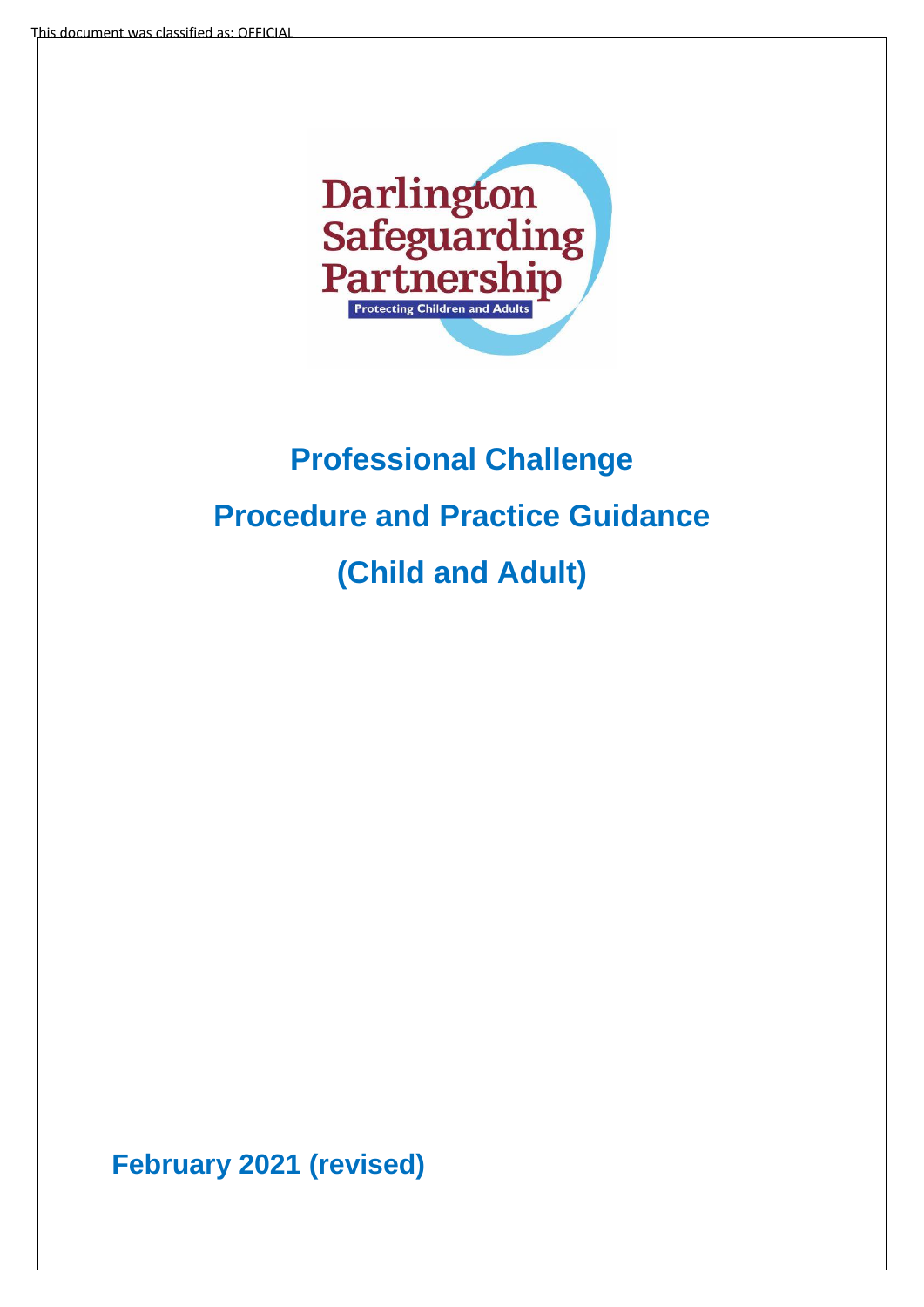### **Version Control**

| <b>Title</b>   | Professional Challenge Procedure and Practice Guidance (Joint) |
|----------------|----------------------------------------------------------------|
| <b>Version</b> | <b>DSP1.2</b>                                                  |
| <b>Date</b>    | February 2021                                                  |
| Author         | Safeguarding Partnership Business Unit/Learning and            |
|                | Development Group                                              |

| <b>Update and Approval Process</b> |                                                      |                            |                                                                                                                                                                                    |  |
|------------------------------------|------------------------------------------------------|----------------------------|------------------------------------------------------------------------------------------------------------------------------------------------------------------------------------|--|
| <b>Version</b>                     | Group/Person                                         | <b>Date</b>                | <b>Comments</b>                                                                                                                                                                    |  |
| DSP1                               | <b>Buisness Unit</b>                                 | <b>July 2019</b>           | Rebranded under new<br>Safeguarding<br>arrangements to<br>reflect Statutory<br>Guidance.                                                                                           |  |
| <b>DSP1.1</b>                      | <b>Business Unit/Task and</b><br><b>Finish Group</b> | November 2020              | Revisions required<br>following Task and<br>Finish Group to raise<br>awareness of Protocol<br>and implementation of<br>challenge recording<br>template for Level 3 of<br>Procedure |  |
| <b>DSP1.2</b>                      | Learning and<br>Development Sub<br>Group             | January - February<br>2021 | Revised version shared<br>for final consultation,<br>deadline 12/02/21.                                                                                                            |  |

| <b>Issue Date</b>        | February 2021                             |
|--------------------------|-------------------------------------------|
| <b>Review Date</b>       | <b>April 2023</b>                         |
| <b>Reviewing Officer</b> | <b>Learning and Development Sub Group</b> |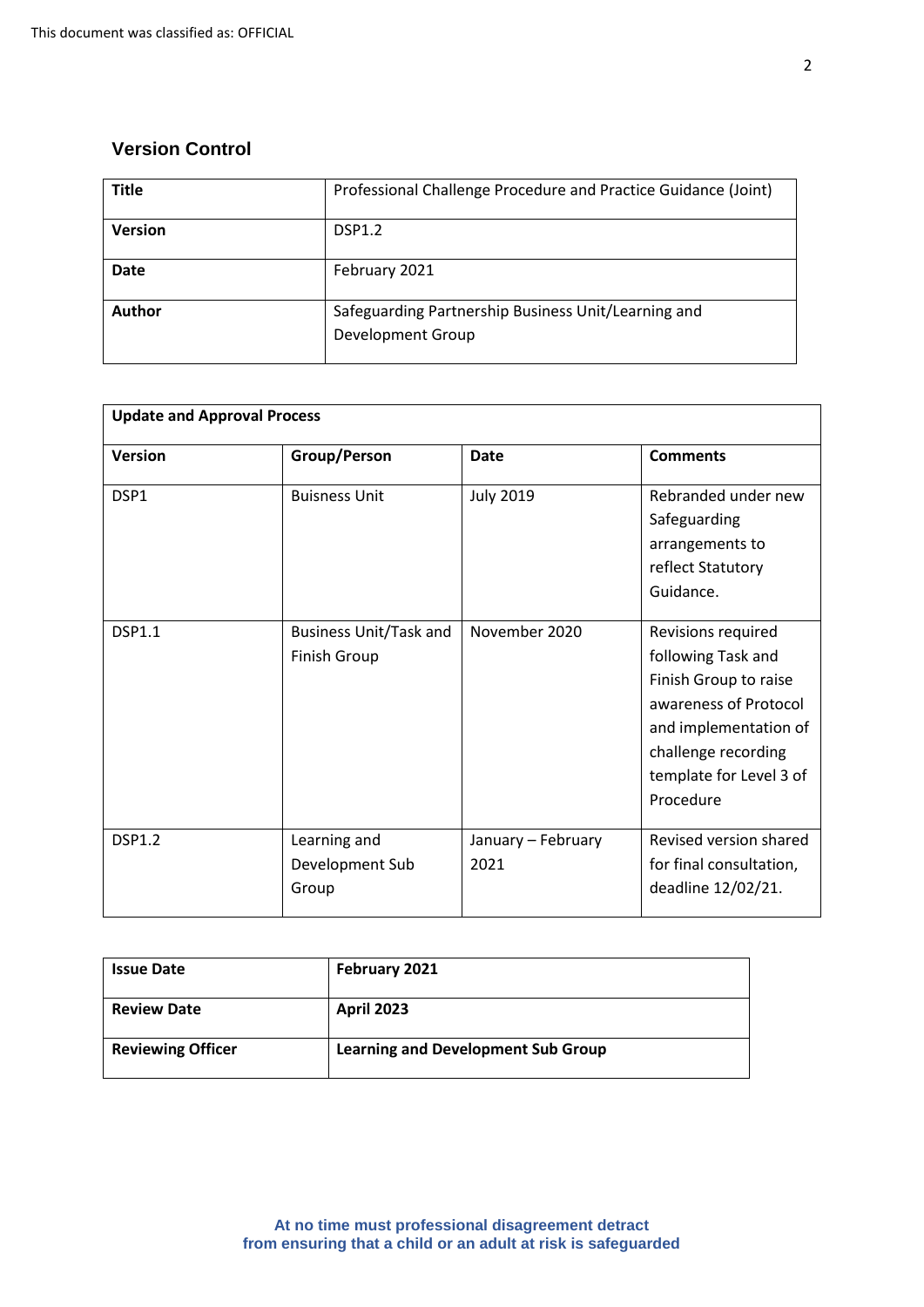#### **CONTENTS**

| <b>Number</b>  | <b>Section Title</b>                                                                                    | Page(s)   |
|----------------|---------------------------------------------------------------------------------------------------------|-----------|
| 1              | Introduction                                                                                            | 4         |
| 2              | Purpose                                                                                                 | 5         |
| 3              | Procedure - How should a practitioner make a<br>challenge? (Flowchart and guidance)                     | $6 - 7$   |
| 4              | Threshold for Reporting to Statutory Safeguarding<br>Partners (Stage 5)                                 | 8         |
| 5              | Challenging Professional Non-Compliance with the<br><b>Child Protection process</b>                     | 8         |
| 6              | Challenging the outcome of a Safeguarding Adult<br>Planning (Strategy) meeting or a Safeguarding Review | 9         |
| $\overline{7}$ | Darlington Safeguarding Partnership Monitoring                                                          | 9         |
| Appendix 1     | Professional Challenge Recording Tool (Level 3)                                                         | $10 - 11$ |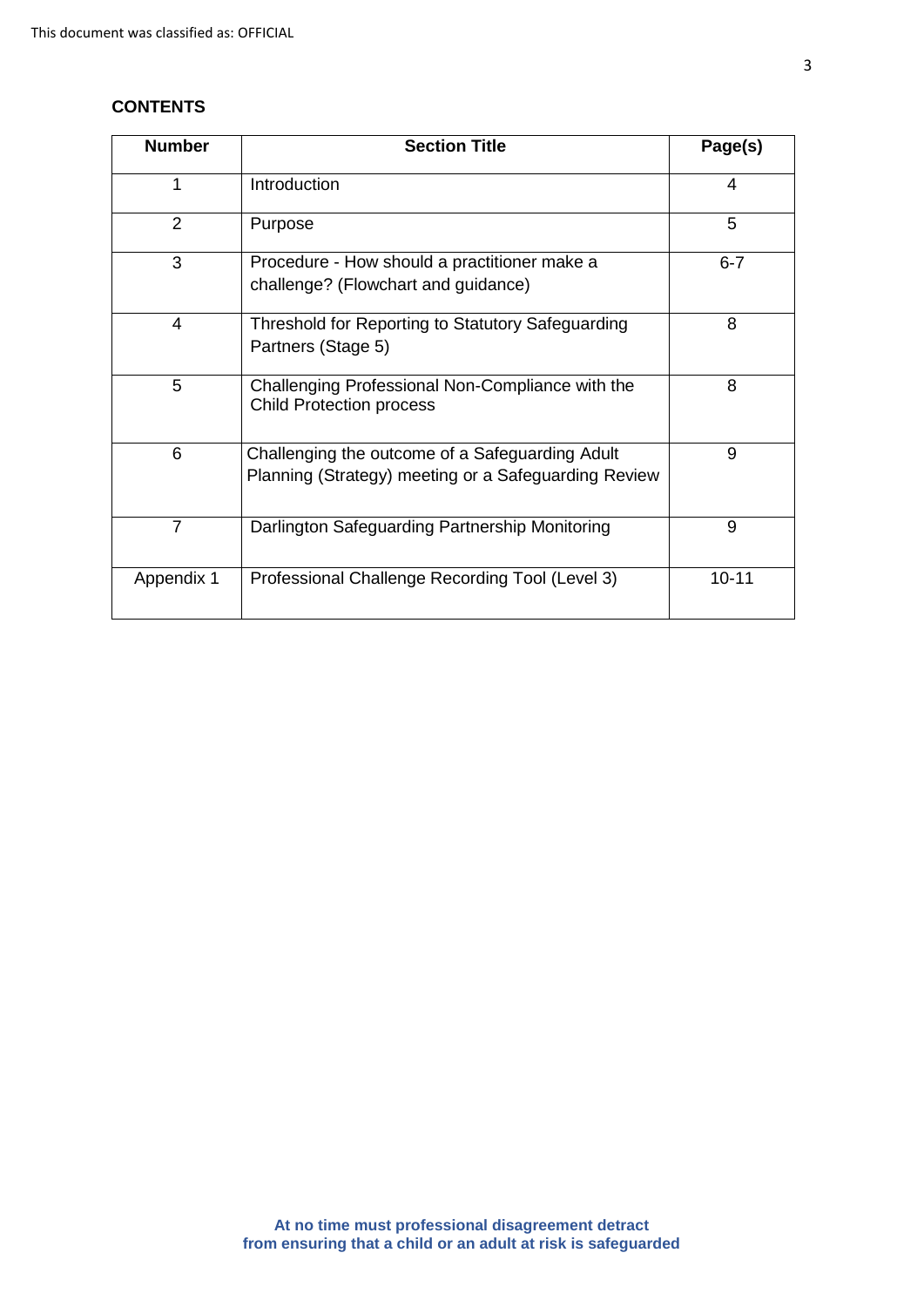## **1. Introduction**

- **1.1** When working in the arena of safeguarding, it is inevitable that from time to time there will be practitioner disagreement. Whilst this is understandable and generally acceptable, it is vital that such differences do not affect the outcomes for children and adults with needs for care and support. This procedure provides a process for resolving practitioner disagreements and ensuring there is effective challenge in the system. It also provides practitioners with advice and support to enable them to escalate concerns where disagreements are not resolved at a practitioner level.
- **1.2** Professional challenge is a positive activity and a sign of good professional practice and effective multi-agency working. Decisions are made on the information available to people at the time. It is acknowledged that there may be times when professionals from differing agencies have differing views, which will need further exploration. Practitioners need to be open to being questioned about how a decision was reached or a particular course of action was taken and should be supported in raising a professional challenge, irrespective of the seniority or status of the practitioner who has made the decision which is disputed.
- **1.3** Both national and local Safeguarding Adults Reviews (SARs) and Child Safeguarding Practice Reviews (CSPRs) continue to draw attention to the importance of interagency communication and have identified an apparent reluctance to challenge interagency decision making with concerns that were not followed up with robust professional challenge, which may have altered the professional response and the outcome for the children or adult at risk.
- **1.4** Disagreements can arise in a number of areas of multi-agency working such as:
	- response to a safeguarding concern
	- threshold decisions
	- not recognising the signs of harm
	- outcomes of assessments
	- mental capacity issues
	- issues concerning consent and best interest decisions
	- decision making including to convene a meeting/strategy discussion or during multi-agency safeguarding meetings
	- roles and responsibilities of practictioners
	- service provision
	- information sharing and communication in relation to practice or actions which may not effectively ensure the safety or well-being of a child or adult with care and support needs, or others within the family, including children
	- recording practices
	- decisions regarding implementation and/or responding to and addressing the Executive Strategy Process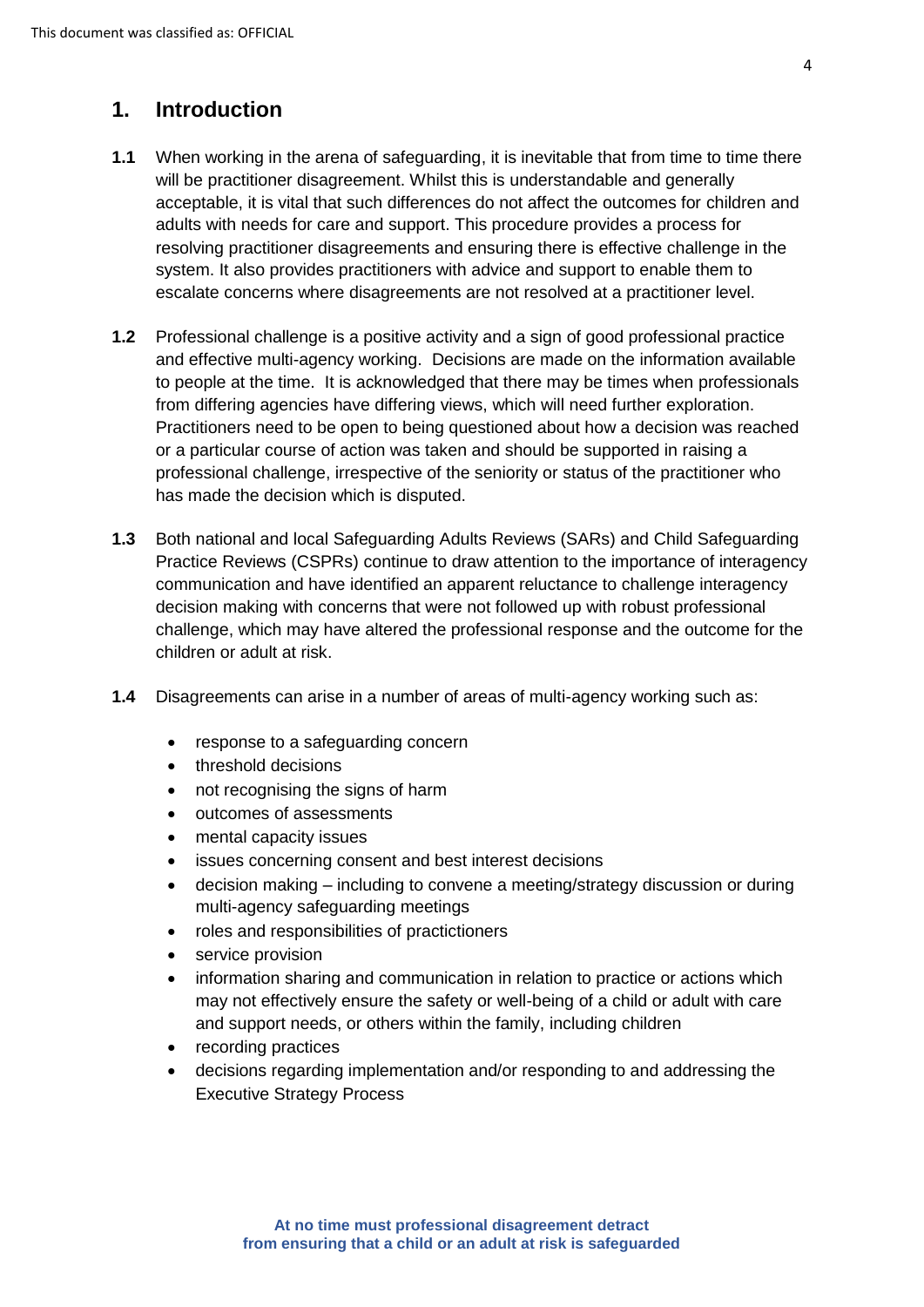- **1.5** Professional challenge and critical reflection about the focus and intended outcome of intervention should include questioning and being open to professional challenge from colleagues, as well as being confident to challenge others.
- **1.6** Many professional challenges will be resolved on an informal basis by contact between the professional raising the challenge (or their manager) and the agency receiving the challenge and will end there.
- **1.7** Professional challenge is about challenging decisions, practice or actions which may not effectively ensure the safety or well-being of a child, an adult at risk and other family members.

#### **2. Purpose**

#### **2.1** To:

- Provide a framework that enourages professional challenge in a constructive and non-threatening way
- Establish processes to ensure a culture of learning which promotes professional challenge is embedded across all agencies
- Ensure that staff in agencies are competent and confident in challenging practice in the interests of children or adult at risk
- **2.2** The following stages are likely to be involved:
	- identification of area of disagreement
	- recognition there is a disagreement over a significant issue in relation to the safety and wellbeing of a child, an adult at risk or a family member
	- identification of the problem
	- possible cause of the problem
	- what needs to be achieved in order for it to be resolved

#### **2.3 At no time must professional disagreement detract from ensuring that a child or an adult at risk is safeguarded**.

Any unresolved issues should be escalated with due consideration to the safety and wellbeing of the individual. Every effort should be made to resolve the disagreement as quickly and openly as possible, within a time frame which clearly protects the child or the adult at risk, determined on a case by case basis. Effective inter-agency working depends on resolving disagreements to the satisfaction of practitioners and agencies and a belief in a genuine partnership.

**2.4** Each organisation within Darlington Safeguarding Partnership should have a procedure in place for dealing with concerns within the organisation and on occasions, where concerns need to be raised within another organisation, practitioners should ensure this is escalated as soon as possible and discussions are clearly recorded.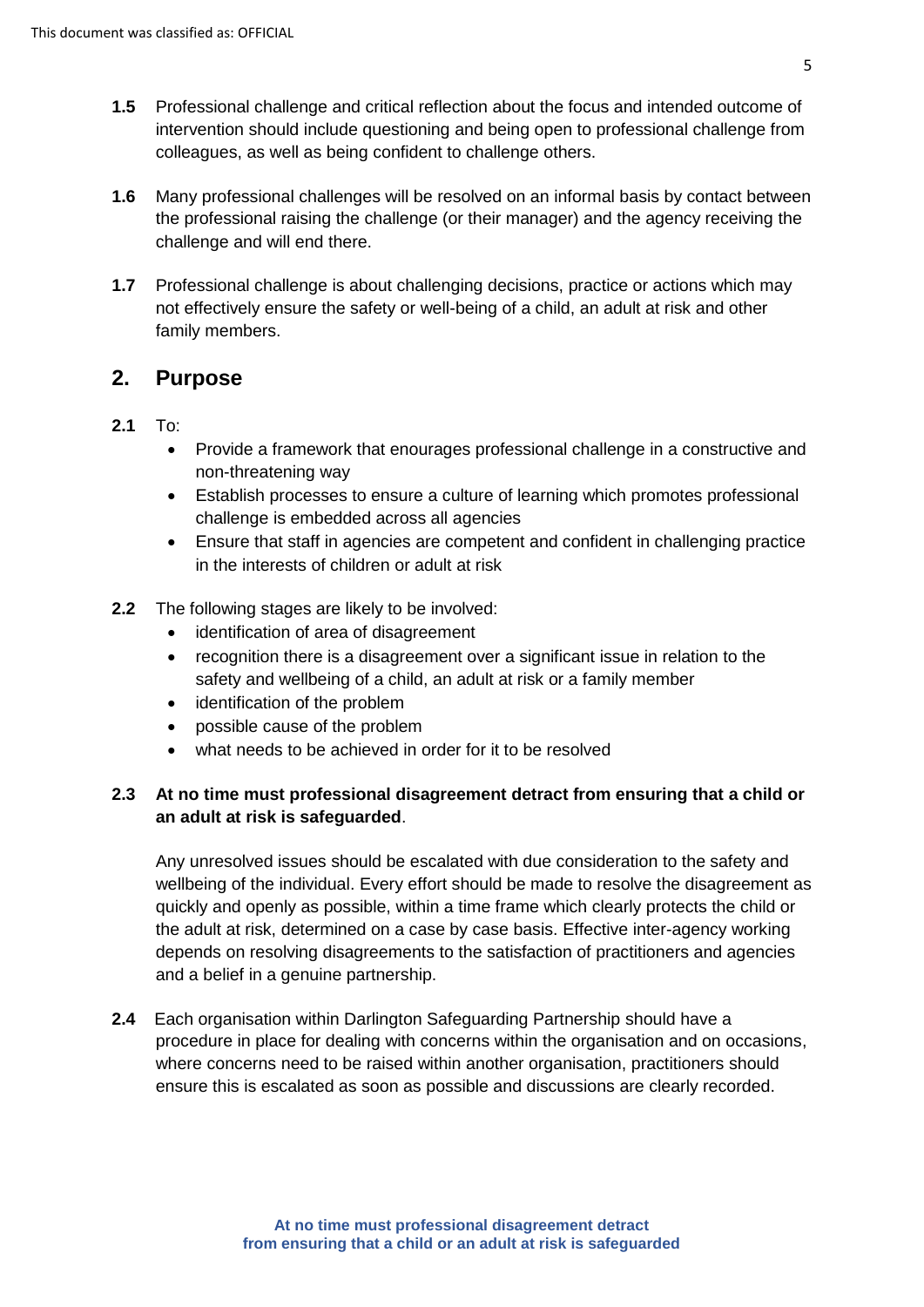## **3. Procedure - How should a practitioner make a challenge?**

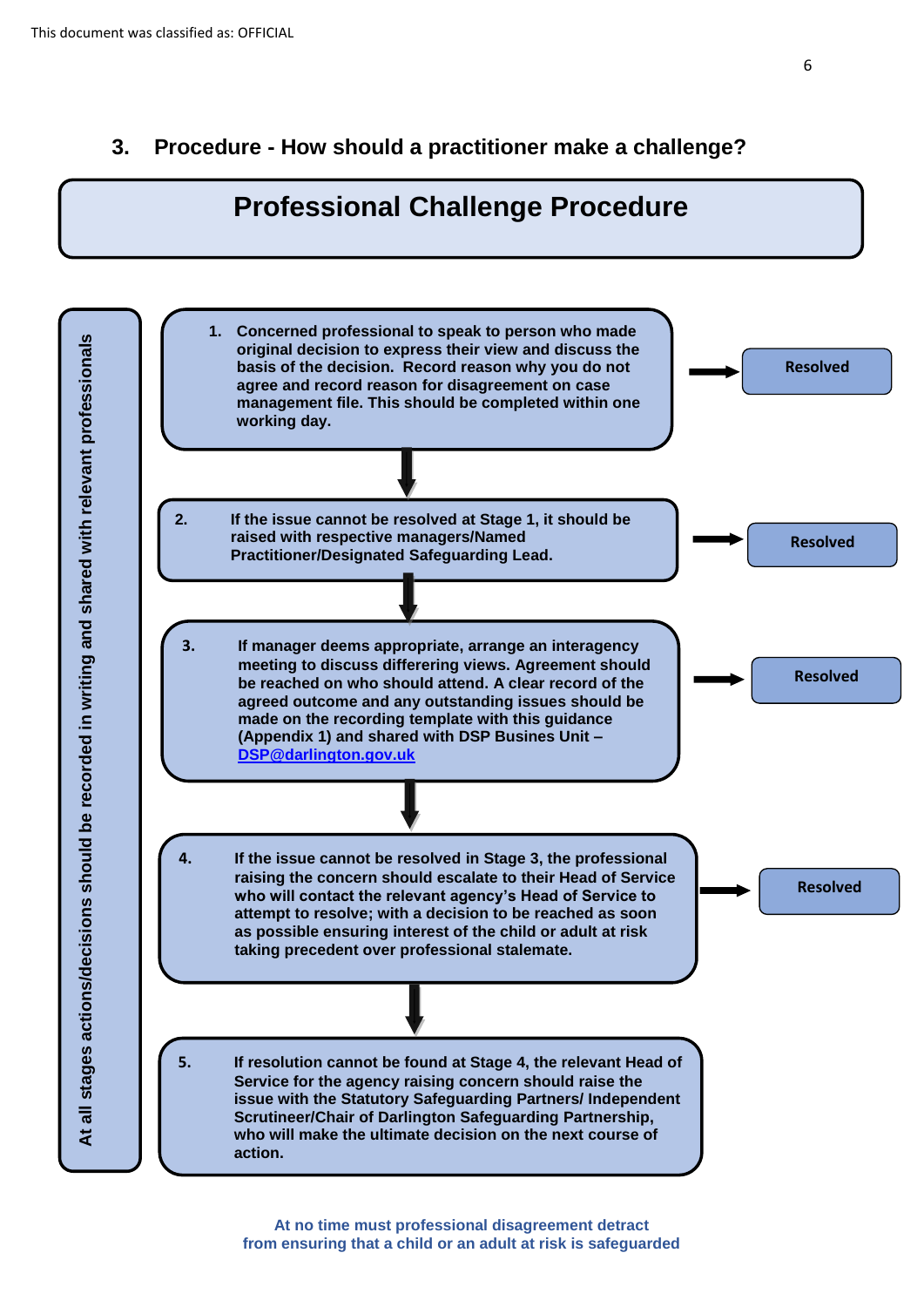## **3/…Guidance**

#### **Stage 1:**

Any Practitioner who is unhappy about a decision, action or inaction of another professional/agency should contact the person/agency who made the decision or took the action to:

- obtain details of the rationale for decision
- express their views and concerns
- attempt to achieve a shared understanding of the issues raised; and
- agree a plan of action to be implemented

Professionals who disagree, should work with an open and honest approach to resolve the problem. This discussion must take place as soon as possible and should outline the reasons why you do not agree. It is good practice to make a record of the reason for disagreement, what was discussed, agreed and follow up telephone correspondence with an email to summarise the key points. This should be completed within one working day.

#### **Stage 2:**

If the issue cannot be resolved at Stage 1; the involved parties should immediately discuss with their respective line managers/Named Practitioner/Designated Safeguarding Lead. The line manager for the professional raising the challenge should review the concerns and if justified; liaise with the line manager for the professional receiving the challenge to attempt to reach a resolution. Where possible, this should be completed within 3 working days.

#### **Stage 3:**

If issue not resolved at Stage 2; if manager deems appropriate, an interagency meeting to discuss differing views should be arranged. Agreement should be reached on who should attend. A clear record of discussion and the agreed outcomes/actions including details of any outstanding issues should be made using the Professional Challenge Recording Tool (Appendix 1). Details of next steps should also be captured. A copy of the recording tool should shared with the DSP Business Unit [\(DSP@darlington.gov.uk\)](mailto:DSP@darlington.gov.uk) for recording purposes.

#### **Stage 4:**

If the issue cannot be resolved in Stage 3; the professional and/or their manager should escalate to their Head of Service, who will contact the agency's Head of Service to attempt to resolve; with a decision to be reached as soon as possible, ensuring the interest of the child or adult at risk taking precendent over professional stalemate.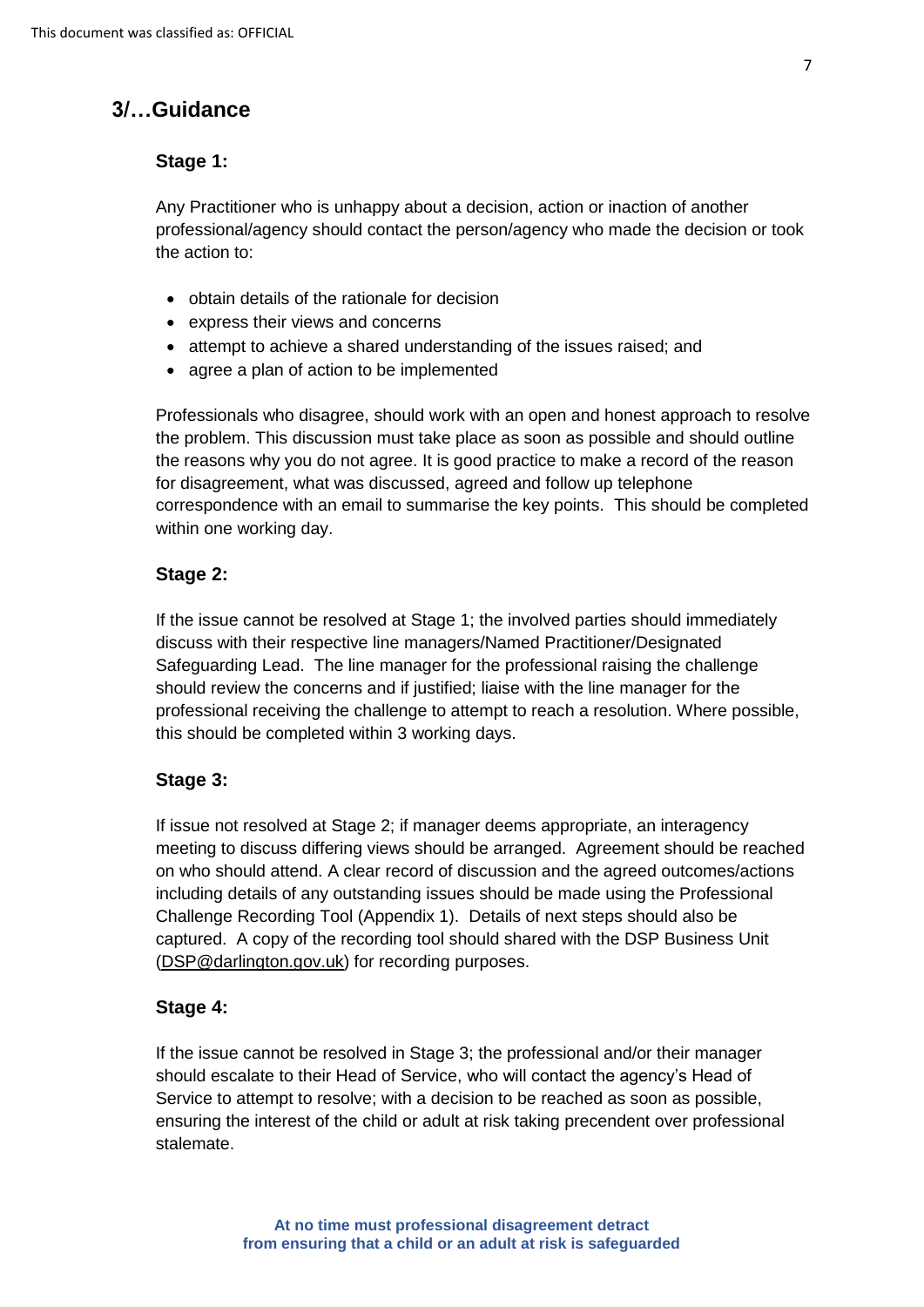## **4. Stage 5: The threshold for reporting the use of professional challenge to the Statutory Safeguarding Partners/Independent Scrutineer**

- **4.1** The threshold for reporting professional challenge to the Statutory Safeguarding Partners is when it becomes necessary to move to Stage 5 in the flowchart (because the issue cannot be resolved at stages 1-4).
- **4.2** The following information should be provided to the Business Unit by the designated lead/manager for the agency which raised the challenge, (using information in the Professional Challenge Recording Tool and any decisions made at Stage 4) and email to [DSP@darlington.gov.uk:](mailto:DSP@darlington.gov.uk)
	- What was the challenge?
	- What was done to address the challenge?
	- What was the outcome of these actions?
	- How was the issue resolved?
	- Are the professionals involved satisfied with the outcome?
- **4.3** The Business Unit will share details of the Professional Challenge with the Statutory Safeguarding Partners/Independent Scrutineer who will make the ultimate decision on the next course of action.

## **5. Challenging Professional Non-Compliance within the Child Protection Conference Process**

- **5.1** As specified in [Working Together to Safeguard Children 2018](https://www.gov.uk/government/publications/working-together-to-safeguard-children--2)  'Local authority social workers are responsible for deciding what action to take and how to proceed following section 47 enquiries'.
- **5.2** If local authority Children's Social Care decides not to proceed with a child protection conference, then other professionals involved with the child and family have the right to request that local authority children's social care convene a conference, if they have serious concerns that a child's welfare may not be adequately safeguarded. As a last resort, the DSP should have in place a quick and straightforward means of resolving differences of opinion.
- **5.3** In addition to this, if there are concerns that professionals are not sharing information appropriately in line with national and local guidance and not working within the DSP procedures, professionals should challenge non-compliance. Lack of information at conference or reviews or lack of sharing with parents can impact on the child, potentially putting the child at risk, impact on parental involvement, affect the efficiency of time of all the professionals, and impact upon effective conduct of the meetings. In instances identified above, professionals should follow the procedures as outlined on page 6 of this document.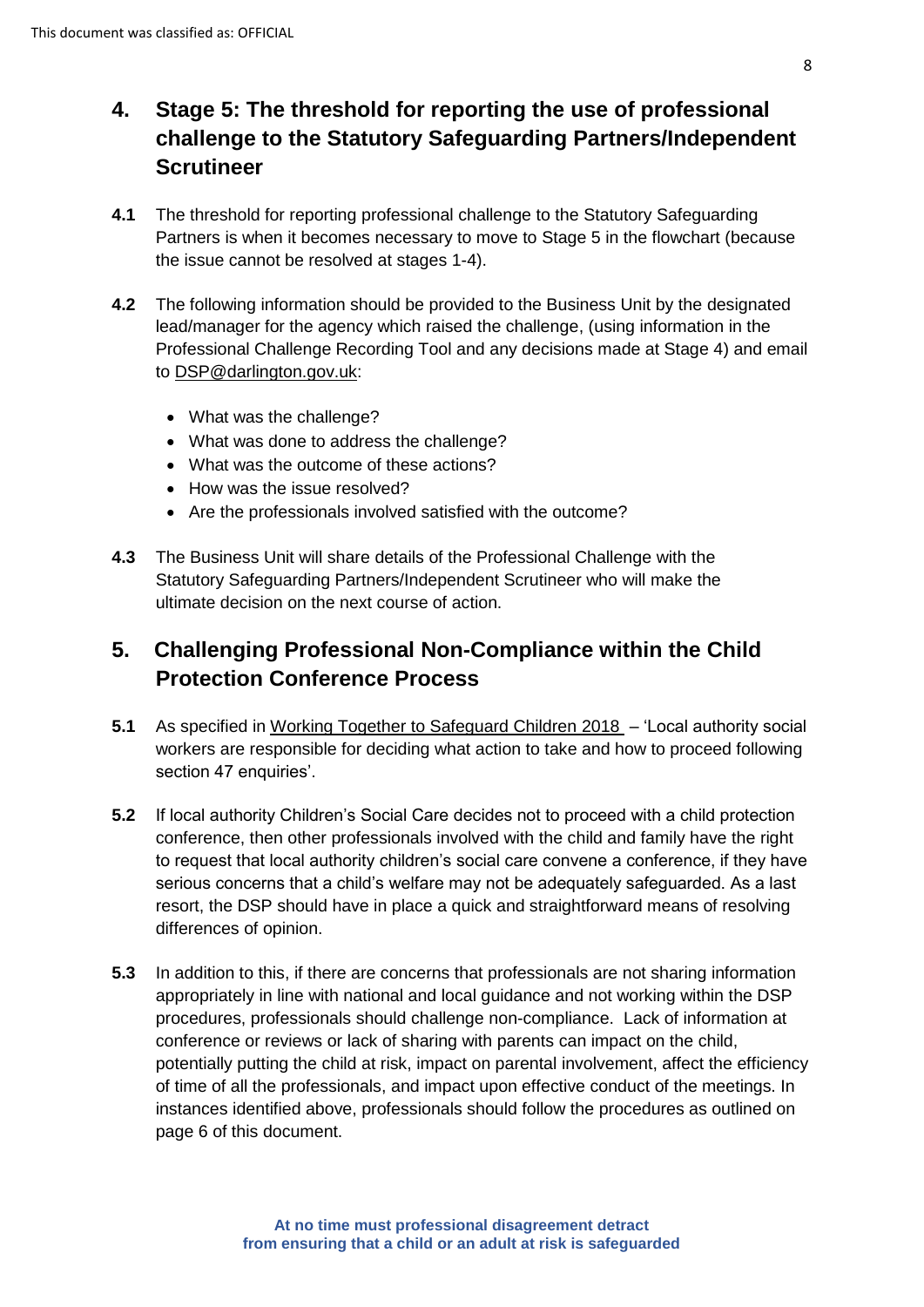# **6. Challenging the outcome of an Adult Safeguarding Planning (Strategy) meeting or a Safeguarding Review:**

- **6.1** The [Care Act 2014](http://www.legislation.gov.uk/ukpga/2014/23/contents/enacted) and [Care and Support Statutory Guidance](https://www.gov.uk/government/publications/care-act-statutory-guidance/care-and-support-statutory-guidance) states that Safeguarding Adult Managers (SAMs) within the Local Authority have overall responsibility for managing safeguarding arrangements in respect of adults with care and support needs, who may be at risk of abuse or neglect.
- **6.2** If a professional disagrees with the outcome of an Adult Safeguarding Planning (Strategy) meeting or a review meeting, then other professionals involved with the adult at risk have the right to challenge the decision in accordance with this policy.
- **6.3** In addition to this, if there are concerns that professionals are not sharing information appropriately in line with national and local guidance and not working within the DSP procedures, professionals should challenge non-compliance. Lack of information at safeguarding planning (strategy) meetings and reviews or lack of sharing with carers and family members, can impact on the adult and impact upon effective conduct of the meetings. In instances identified above, professionals should follow the procedures as outlined on page 6 of this document.

# **7. Darlington Safeguarding Partnership Monitoring**

**7.1** The areas of challenge, the use of this procedure and the outcomes must be recorded and will be reported to the Darlington Safeguarding Partnership. Statistical information about professional challenge and the use of this procedure to address professional challenges, will be reported in the DSP Annual report. This procedure will be reviewed in light of any feedback provided to the DSP.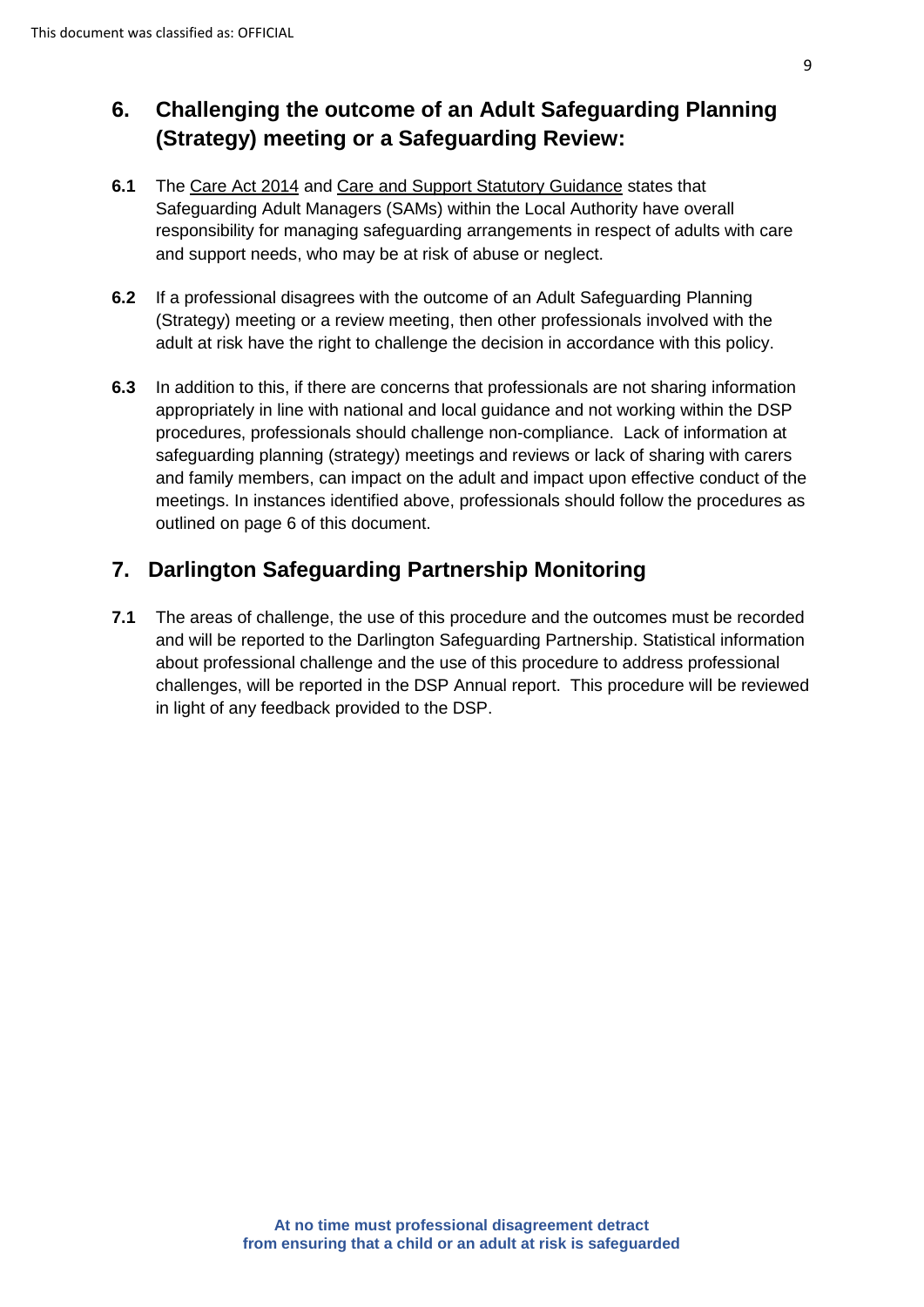

**Appendix 1**

**Professional Challenge Recording Tool**

#### *NOTE: Only to be used at Stage 3 of Procedure, after attempts to resolve at Stage 1 & 2 have been exhausted.*

| Date Challenge raised:                               |               |
|------------------------------------------------------|---------------|
| Challenge initiated by:                              | Name:         |
|                                                      | Job Role:     |
|                                                      | Organisation: |
| Who issue raised with<br>and organisation:           | Name:         |
|                                                      | Job Role:     |
|                                                      | Organisation: |
| What is the area of<br>disagreement:                 |               |
|                                                      |               |
|                                                      |               |
|                                                      |               |
|                                                      |               |
|                                                      |               |
| Details of any                                       |               |
| <b>Monitoring Activity:</b><br>(including details of |               |
| attempts to resolve at<br>Level 1 and 2 of           |               |
| Procedure) i.e.                                      |               |
| recording of<br>discussions, meetings,               |               |
| or email exchange and                                |               |
| with whom)                                           |               |
| What do you see as the<br>barriers towards           |               |
| reaching a resolution?                               |               |
|                                                      |               |
|                                                      |               |